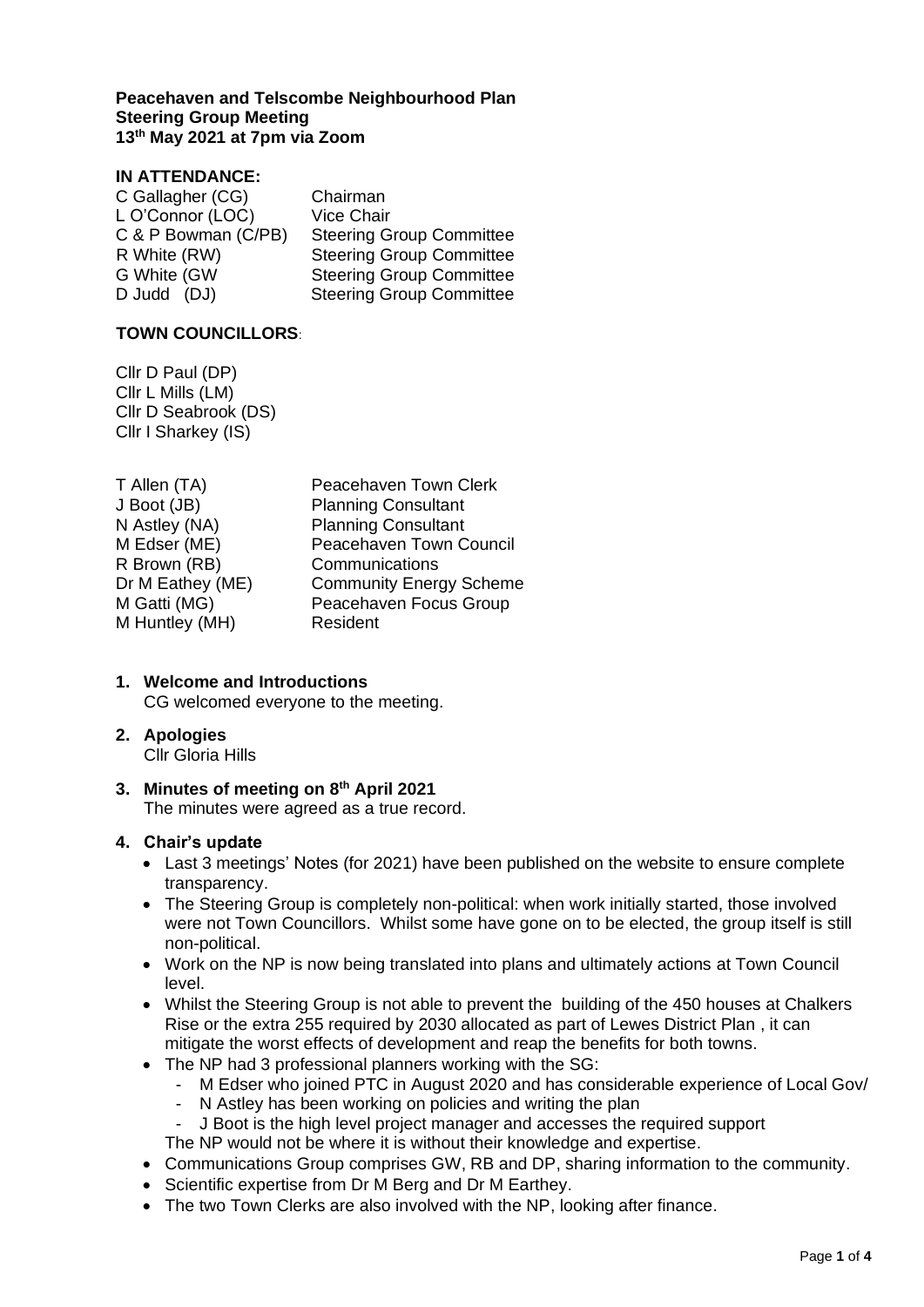- TTC have commissioned an access report focusing on parks accessibility for all groups in society – there is now a strategic document stating requirements for everyone to benefit from parks.
- TTC have also commissioned a biodiversity report has been completed focusing on wildlife.
- The Green Infrastructure Plan Project is underway.

# **5. Communications Update (GW and RB)**

- RB gave an update on the newsletter recently created using an e-mail marketing program, to relate bite-size information in layman's terms which directs readers back to the website to reach a wider audience. Some paper copies will be used, also focus groups.
- Website: CG reported 3,000 website hits in 2 months (additionally 760 had completed the online survey accessed from the website).
- GW has been writing articles and blogs: the Strategic Environmental Assessment has been written up as a story for Peacehaven Directory, Peacehaven's e-news and Zone zine – lots of comments on Facebook which should push traffic to the website. He suggested boosting posts if the budget permitted to reach a wider audience.
- Seahaven FM has requested an interview with CG.
- FAQs have been produced to create a co-ordinated response and comment on social media.
- Coffee mornings may soon be possible to speak directly to residents.
- MG (Peacehaven Focus Group) was present at the meeting and able to use social media to circulate information.

# **6. Update from Jim Boot**

- a) A presentation on the Design Codes update from UoB was given to the meeting this was a 100 page document which will be uploaded to the website. An abridged version could be circulated to the SG. The highlights were:
	- Funding bid submitted to the Bespoke High Streets and Social Infrastructure Support Grant (up to £15,000) for A259 public realm improvements such as benches, signage, promoting Peacehaven and Telscombe as a destination (not just drive through). This grant is a new funding stream for NP groups only.
	- Green spaces a briefing was held with the UoB students last week and they understood the issues.
	- Design guides focused on South Downs fringe and suggestions for more attractive development which respect the area (street lighting/light pollution), also outfacing to the downs.
	- Street furniture: seating options were considered including more contemporary ideas building on previous work for a cultural offer in Peacehaven.
	- Bin and cycle storage with a 'green' roof included in new developments.
	- Biodiversity net gain with the proposed Government Environment Bill to increase wildlife in communities, new ideas have been incorporated in the design guides that developers should consider to comply.
	- Electric car charging point's provision within new developments also boxes for home deliveries to futureproof recent societal changes.
	- Update session on 27 May at 2pm with UoB students (anyone was welcome to attend) specifically looking at: wildlife habitats and connectivity (purple group), access to natural spaces (including potential increasing the towns' outdoor tourism and recreation offer) (yellow group), climate change and energy – (green group).
	- Dr Earthey has been working with the town councils regarding ways to adapt and be more resilient to impacts of local climate change and renewable energy. which may be turned into planning policy in the future.
	- Project plan (available on the website) everything is on track.

NA observed the UoB work is most valuable, thanks to JB, providing lots of research not available from any other source which will be important to demonstrate and evidence to the inspectors.

Dr Earthy reported on the Community Energy Scheme: both councils agreed to be involved, also LDC are doing a lot of climate change work. Local community energy grids will be needed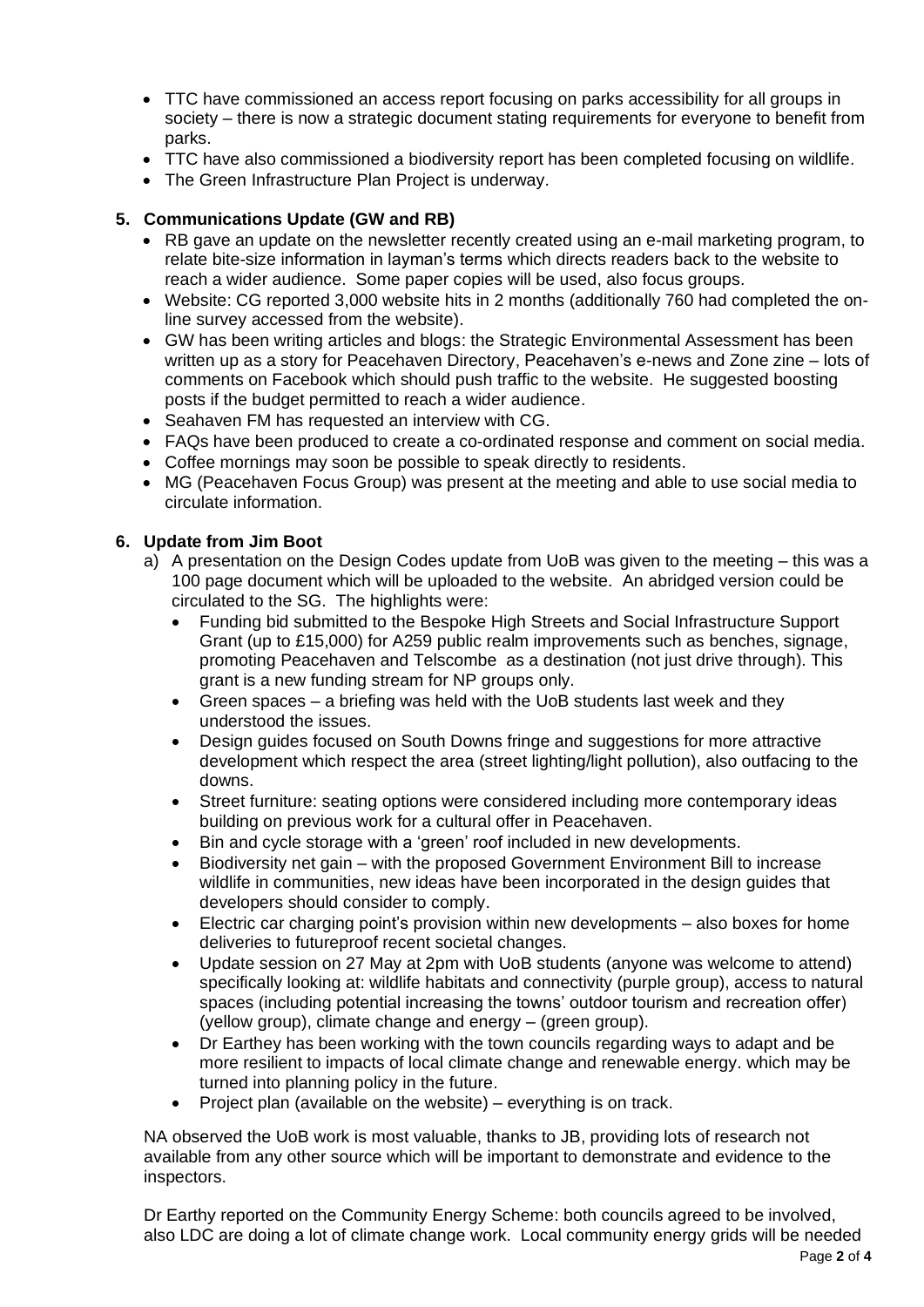when residents are using electricity for domestic air sourced heat pumps as well as car charging - battery storage options will be needed. In addition to local businesses generating wind and solar power are all possibilities, but such development needs funding. Government directives are one thing but on a domestic basis sources of finance must be found. ME explained the regulations surrounding trading domestic electricity. Documentation from other schemes and public information was available.

Battery storage: WSCC has a project in Lancing and investigations into their rationale and selection criteria will save doing this work in Peacehaven and Telscombe. One huge storage facility (possibly buried on a greenfield site) is the worst option but several smaller ones built around car parks, stairwells etc would be preferable.

RW observed the public transport network was poor, therefore more people use cars and asked if the UoB could look at a local town shuttle service? JB responded there was a UoB transport report with many recommendations on the website - he wasn't sure whether this referenced public transport but they could be asked to investigate.

PB suggested the Government could change attitudes on environmental issues if every new house was built with solar panels and rainwater storage. His solar energy system had no battery storage and quotes for installation were too expensive so the government should support investment. ME observed there was a lot of unused roof space which could be used for solar panels.

# **7. Update from NA**

- A meeting took place with the planning policy team at LDC to discuss the Housing Needs Assessment (HNA) drafted last year by T Davis which they believed was out of date and did not agree that it could be used as evidence for housing policy. LDC offered to conduct another HNA but not until later in the year. LOC sourced a Locality grant available for AECOM to carry out an independent HNA which was successful and a meeting held with AECOM to discuss the requirements. Now working on independent evidence for this and the first draft is expected towards the end of June. That will be followed by a period of consultation (for LDC's input). The housing needs chapter of the NP will therefore be delayed until end of July.
- A meeting held with different AECOM consultants leading on Strategic Environmental Appraisal to discuss the scoping report and issues raised by the SG, P Seed, NA and JB. This should be ready within the next 4 weeks or so.
- Another meeting with the SDNP NP officers to discuss accessibility and pathways (opening up the park through cycle and walking routes). Further discussions will take place on improvements and links through to Telscombe Village and Saltdean.
- NA is working with JB on design codes, liaising with UoB students and writing the NP.
- Historic elements and protecting important locations. NA is creating a timeline of 19<sup>th</sup> and 20<sup>th</sup> century history including listed buildings and conservation areas.
- Also creating a definitive list of green spaces and community facilities within the towns including the outreach services they provide with different clubs and organisations. The list will identify gaps to be provided for the future.

CG stated there is a need to build in economic benefit for the town. Most people travel out to work and that dynamic needs to change. Grants and other funding secured for the Towns are very important in helping to encourage visitors. For instance, more emphasis of the Meridian line location as a "Unique Feature " of Peacehaven as the point where the line crosses from Europe.

NW stated as a resident he had not heard much about the Council declaring a climate emergency – how will it be tied into the NP? JB referenced the UoB report on Climate and Coastal Change (available on the website) which has much detailed information and research